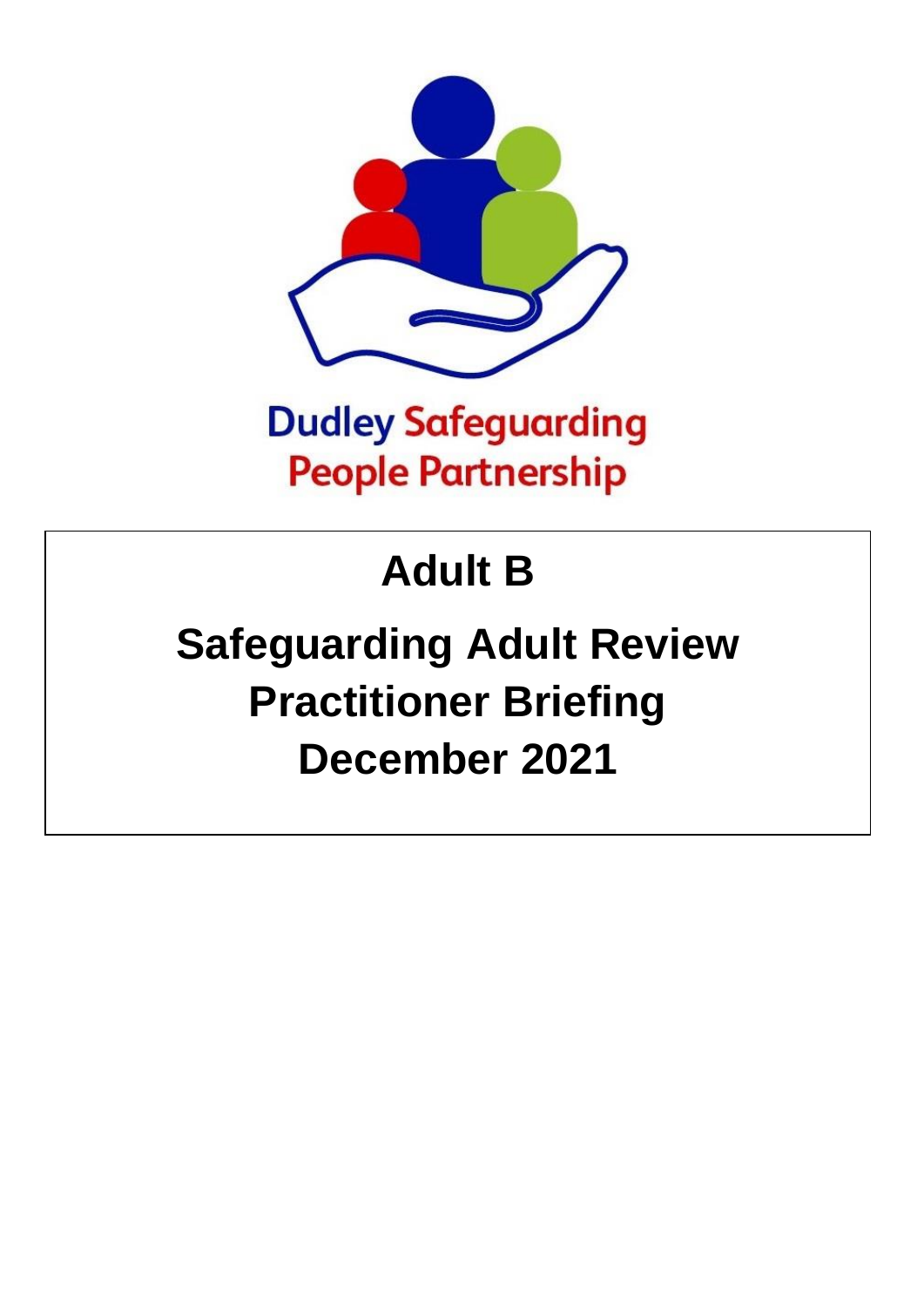## **WHO SHOULD READ THE SAR?**

Any practitioner and manager whose work brings them into contact with Adults and their families. For further information on SAR's visit the Dudley safeguarding website



## **BACKGROUND INFORMATION**

Adult B was a white British male in his early 80s he lived in an Extra Care housing complex with his wife, who was also his informal carer.

Adult B jumped from the balcony and had locked a door behind him to prevent anyone stopping him. He sadly died from the injuries sustained from the fall.



### **POINTS TO CONSIDER**

It is not clear whether Adult B intended to end his life, or what was his state of mind was at the time of the incident and whether it was a result of deterioration in his mental health. He had several health problems which included a diagnosis of vascular dementia.

Adult B's tragic death was the unforeseen and it had not been seen as a potential risk by the social workers who had visited on the day he died, although his presentation and behaviours were escalating. The professionals involved had tried to respect his wishes and had offered support to his wife, and at times these needs were incompatible.

Professionals had reached the reasonable conclusion that his needs could not be solely met by his wife, and she had accepted, albeit reluctantly, that her husband needed a level of care which she could not provide alone.

## **OVERVIEW OF LEARNING**

#### • **There was a lack of face to face assessment by the GP practice**

Adult B had not been seen in person at his GP surgery since the 26th September 2018, assessments and medication reviews and changes were based on conversations with Adult B's wife or other health agencies, but this did not have had a direct impact on his death. During the scope of the review, Adult B had been admitted into hospital on several occasions and also had placements in residential care. The review found that that his medical needs were not neglected, but that the agency with a central role in coordinating support to maintain him in the community were basing their assessments on third party information.

#### • **Discharge Planning**

The residential home Adult B was placed in was experienced in caring for dementia patients. As the placement was through "Find a Care Home" the assessment was completed by this service. The home should have completed a review of the assessment by "Find a Care Home" to ensure that they could meet his needs. Within hours of his admission into the residential home he was discharged in a distressed state into the reluctant care of his wife fearful for her own safety and her ability to care for her husband. At this time, he appeared to be confused, it is not clear whether he was really fit for discharge from the hospital.

#### • **Referral process to the Community Mental Health Team**

The GP made a telephone call to the Community Mental Health Team following the hurried decision by the family to remove Adult B from the residential home. Having raised concerns, the GP was asked to check some details regarding medication and make a written referral in accordance with the agreed procedures which was completed the same afternoon.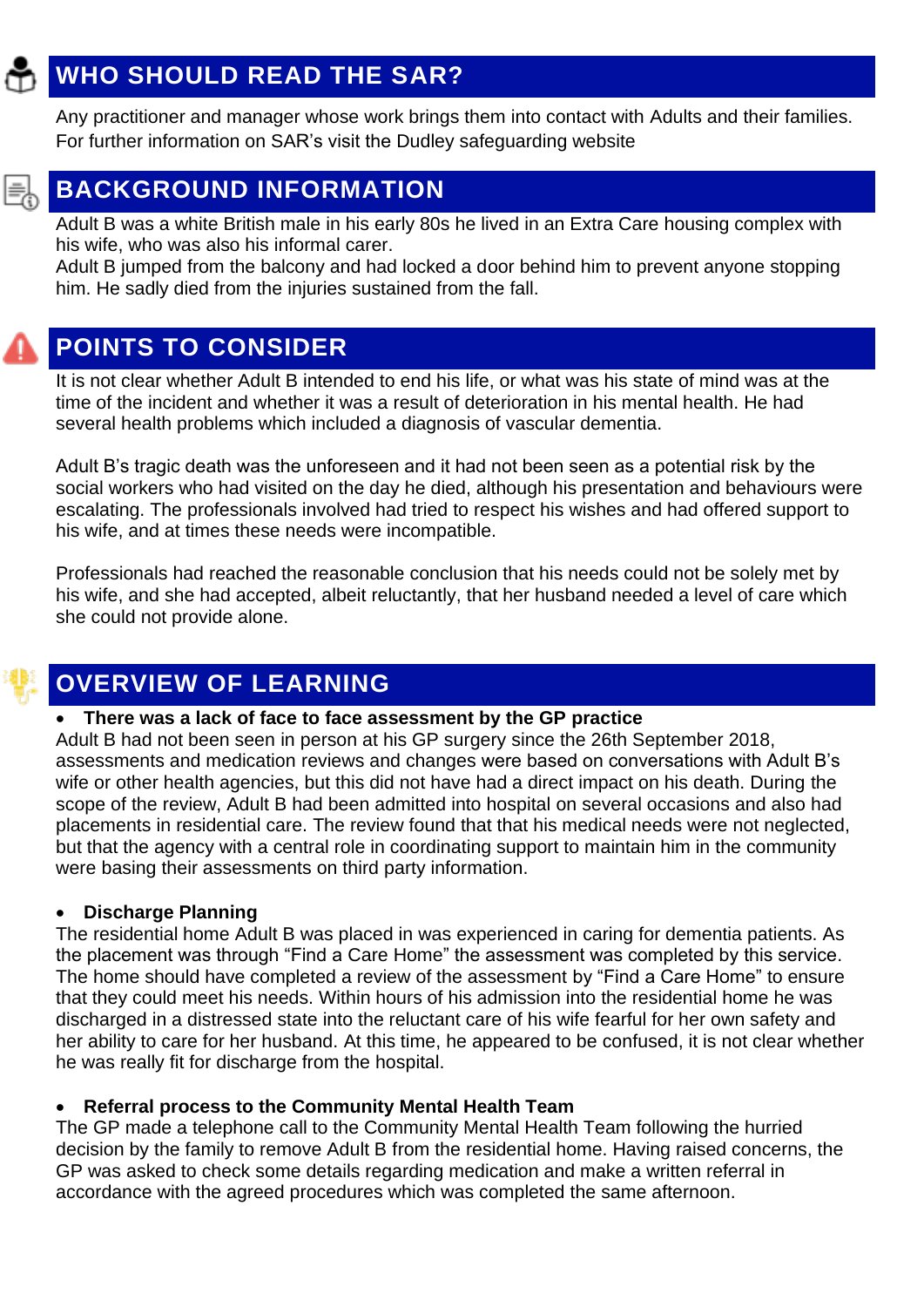The clinician believed that due to the escalation in Adult B's presentation they felt that it was essential that a Mental Health Review was completed that evening. Although the GP agreed with the family to review Adult B the next day, within 90 minutes of the written referral having been received by the Community Mental Health Team Adult B had jumped from the balcony.

#### • **Social Care assessments on discharge from hospital**

On first admission to the hospital a social worker completed the assessment which indicated that Adult B did not have capacity to make decisions around his accommodation and MDT Best Interest Meeting was held but this does not appear to have been documented in any health or social care records in detail.

The subsequent two reviews in the hospital were completed by an Assistant Care Coordinator and no formal capacity assessment paperwork was completed on these reviews.

#### • **Domestic Abuse**

Professionals working with older people may miss signs of abuse due to their own assumptions and perceptions of domestic abuse and ageism. There are several missed opportunities by agencies which clearly document both physical and verbal aggression towards Adult B's wife. DASH Risk Assessment should have been carried out as evidence shows that older women are far less likely to identify their situation as abuse and referral to the "Never Too Late Project" (Over 55) domestic abuse service could have been offered.

#### • **The needs of Adult B's wife**

Agencies may have misunderstood the level of support Adult B's wife received from their housing provider. All agencies have described Adult B's flat as sheltered or very sheltered housing accommodation. In fact, the housing provider did not provide any package of care to the couple; they were independent leaseholders, and they had no record or expectation of meeting any additional needs the couple may have had.

Professionals need to be aware of the emotional pressure that carers can feel, alongside their loyalty and compassion for their partner and understandable desire to look after them.

#### • **Assessment of Adult B needs**

Adult B was not seen face to face by a GP for the last 5 months of his life, during this time he had several admissions into hospital where he was reviewed by hospital consultants and assessments were based on information provided by his wife and other family members as well as the consultant and discharge letters from the hospital.

The three episodes in hospital between May and September provided an opportunity to assess and treat Adult B's physical health problems but these were missed opportunities to assess his mental capacity to understand the impact of his dementia on him and his family.

Two of the assessments completed by the Hospital Social Care team were completed by Assistant Care Coordinators and there does not appear to be any oversight from a social worker. There is no evidence of any Mental Capacity Assessments or any consideration of the Best Interest Meeting which was held during his first admission into hospital and the fact that they family were struggling to care for him in his home.

#### • **Timing**

The timing and availability of resources at the right time can often be crucial in encouraging reluctant service users to accept help. It is possible that earlier intervention may have provided a different outcome for Adult B.

#### • **Mental Capacity Assessments**

This report highlights two main issues; firstly, there is a training and familiarity issue with the basis for Mental Capacity Assessments, (this is widespread across all agencies, but possibly more of an issue for Hospital Social Care staff). Secondly, where a Mental Capacity Assessment had been